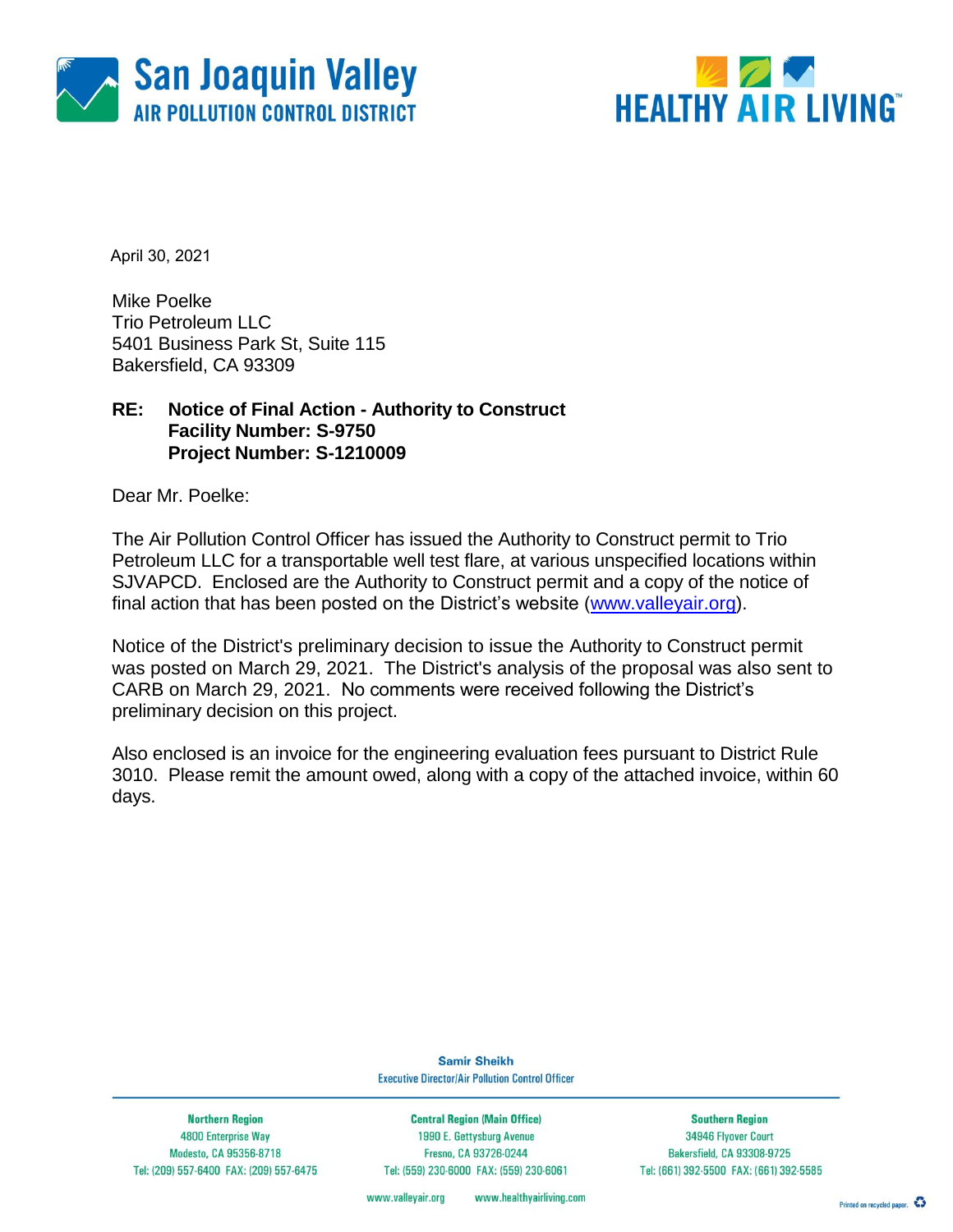April 30, 2021

Mr. Mike Poelke Page 2

Thank you for your cooperation in this matter. If you have any questions, please contact Mr. Leonard Scandura at (661) 392-5500.

Sincerely,

cr<sub>o</sub>duc\_ hema

Brian Clements Director of Permit Services

BC:ta

**Enclosures** 

cc: Courtney Graham, CARB (w/ enclosure) via email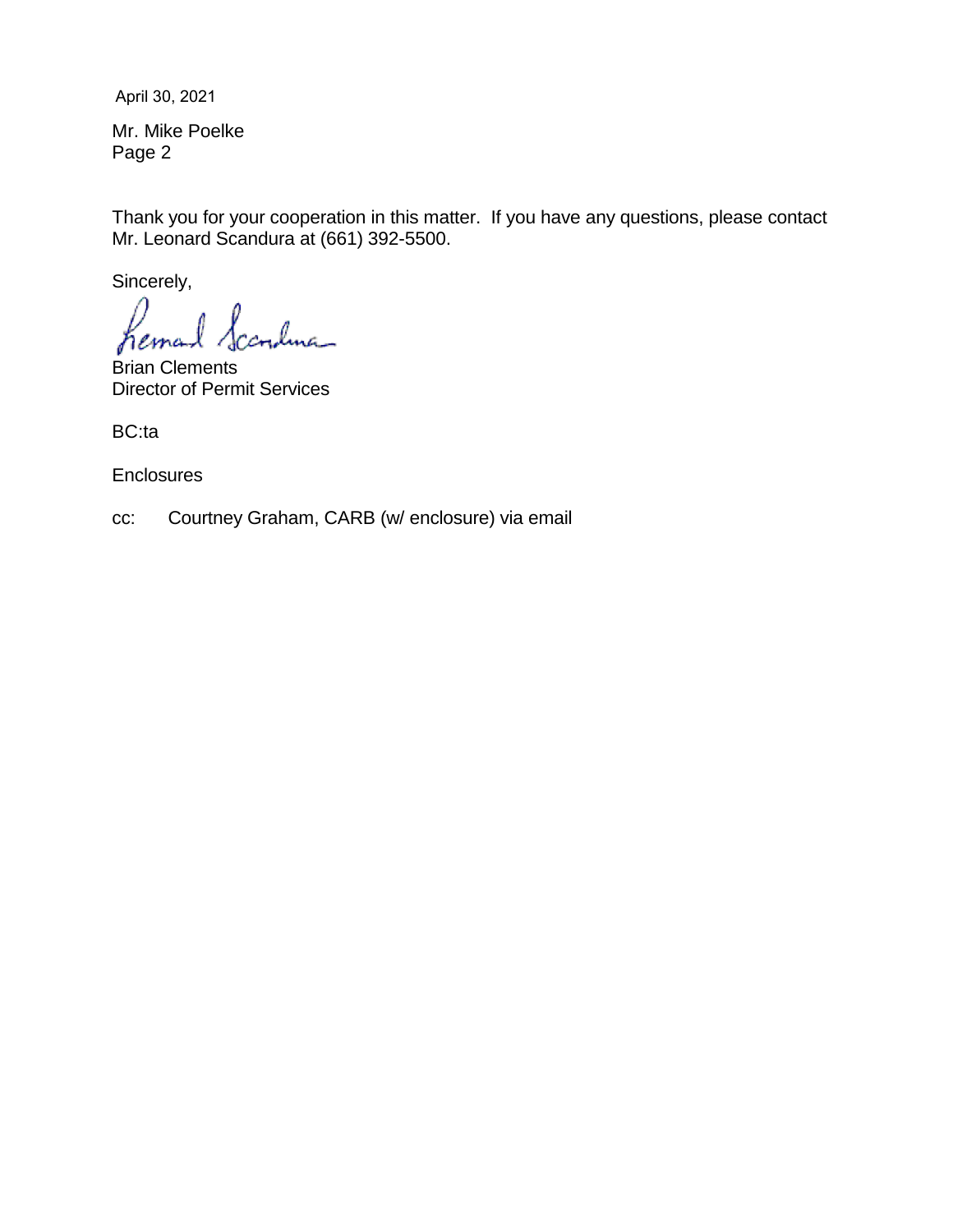



Facility # S-9750 TRIO PETROLEUM LLC 5401 BUSINESS PARK S STE 115 BAKERSFIELD, CA 93309-0713

# AUTHORITY TO CONSTRUCT (ATC)

### QUICK START GUIDE

- 1. Pay Invoice: Please pay enclosed invoice before due date.
- 2. Fully Understand ATC: Make sure you understand ALL conditions in the ATC prior to construction, modification and/or operation.
- 3. Follow ATC: You must construct, modify and/or operate your equipment as specified on the ATC. Any unspecified changes may require a new ATC.
- 4. Notify District: You must notify the District's Compliance Department, at the telephone numbers below, upon start-up and/or operation under the ATC. Please record the date construction or modification commenced and the date the equipment began operation under the ATC. You may NOT operate your equipment until you have notified the District's Compliance Department. A startup inspection may be required prior to receiving your Permit to Operate.
- 5. Source Test: Schedule and perform any required source testing. See http://www.valleyair.org/busind/comply/source\_testing.htm for source testing resources.
- 6. Maintain Records: Maintain all records required by ATC. Records are reviewed during every inspection (or upon request) and must be retained for at least 5 years. Sample record keeping forms can be found at http://www.valleyair.org/busind/comply/compliance\_forms.htm.

By operating in compliance, you are doing your part to improve air quality for all Valley residents.

#### For assistance, please contact District Compliance staff at any of the telephone numbers listed below.

**Northern Region** 4800 Enterprise Way Modesto, CA 95356-8718 Tel: (209) 557-6400 FAX: (209) 557-6475

**Samir Sheikh Executive Director/Air Pollution Control Officer** 

**Central Region (Main Office)** 1990 E. Gettysburg Avenue Fresno, CA 93726-0244 Tel: (559) 230-6000 FAX: (559) 230-6061

**Southern Region** 34946 Flyover Court Bakersfield, CA 93308-9725 Tel: (661) 392-5500 FAX: (661) 392-5585

www.valleyair.org www.healthyairliving.com

Printed on recycled paper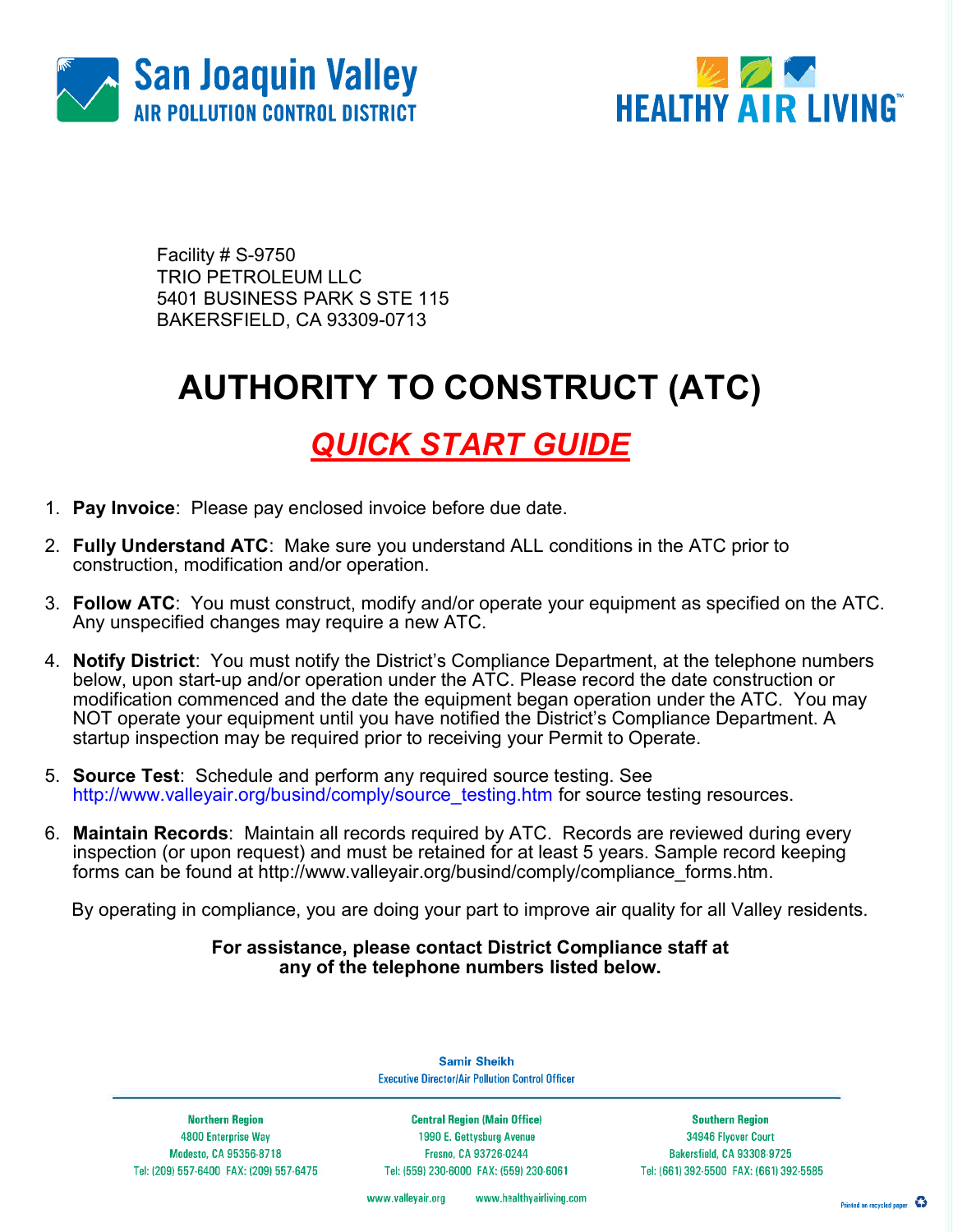



## AUTHORITY TO CONSTRUCT

LEGAL OWNER OR OPERATOR: TRIO PETROLEUM LLC MAILING ADDRESS: 5401 BUSINESS PARK S STE 115

BAKERSFIELD, CA 93309-0713

LOCATION: VARIOUS UNSPECIFIED

### EQUIPMENT DESCRIPTION:

3" DIA. X 20 FT. TALL 62.5 MMBTU MACTRONIC WELL TEST FLARE WITH 316LSS FLARE TIP, MACTRONIC SLIP STREAM IGNITION CHAMBERS, MODEL G60 PILOT ASSIST ASSEMBLY, AND "MAC IGNITOR" MODEL G60 SOLAR POWERED IGNITION SYSTEM OPERATED AT VARIOUS UNSPECIFIED LOCATIONS

### CONDITIONS

- 1. The flare shall not be located within 1000 ft. of any K-12 school. [CH&SC 42301.6]
- 2. Flare shall only be used to combust gas released during well testing. [District Rule 2201]
- 3. No air contaminant shall be released into the atmosphere which causes a public nuisance. [District Rule 4102]
- 4. Operation at any specific location by this unit shall not exceed 1 year. [District Rule 4102]
- 5. The unit must not be located and operated at an existing facility or operation such that it becomes part of an existing stationary source as defined by District Rule 2201. [District Rule 2201]
- 6. No air contaminant shall be discharged into the atmosphere for a period or periods aggregating more than three minutes in any one hour which is as dark as, or darker than, Ringelmann 1 or 5% opacity. [District Rules 2201 and 4101]
- 7. Flare shall be equipped with operational automatic re-ignition provisions. [District Rule 2201]
- 8. Gas line to flare shall be equipped with an operational volumetric flow rate indicator. [District Rule 2201]
- 9. Daily and annual amounts of gas flared shall not exceed 1.0 MMscf/day nor 150 MMscf/yr. [District Rules 2201 and 4102]
- 10. Sulfur compound concentration of gas flared shall not exceed 5 gr/100 scf (85 ppmv). [District Rules 2201 and 4801]

#### CONDITIONS CONTINUE ON NEXT PAGE

YOU MUST NOTIFY THE DISTRICT COMPLIANCE DIVISION AT (661) 392-5500 WHEN CONSTRUCTION IS COMPLETED AND PRIOR TO OPERATING THE EQUIPMENT OR MODIFICATIONS AUTHORIZED BY THIS AUTHORITY TO CONSTRUCT. This is NOT a PERMIT TO OPERATE. Approval or denial of a PERMIT TO OPERATE will be made after an inspection to verify that the equipment has been constructed in accordance with the approved plans, specifications and conditions of this Authority to Construct, and to determine if the equipment can be operated in compliance with all Rules and Regulations of the San Joaquin Valley Unified Air Pollution Control District. Unless construction has commenced pursuant to Rule 2050, this Authority to Construct shall expire and application shall be cancelled two years from the date of issuance. The applicant is responsible for complying with all laws, ordinances and regulations of all other governmental agencies which may pertain to the above equipment.

Samir Sheikh, Executive Director / APCO

 $\mu$ 

Brian Clements, Director of Permit Services S-9750-1-0 : Apr 28 2021 9:18AM -- AGUIRRET : Joint Inspection NOT Required

Southern Regional Office • 34946 Flyover Court • Bakersfield, CA 93308 • (661) 392-5500 • Fax (661) 392-5585

PERMIT NO: S-9750-1-0 ISSUANCE DATE: 04/28/2021